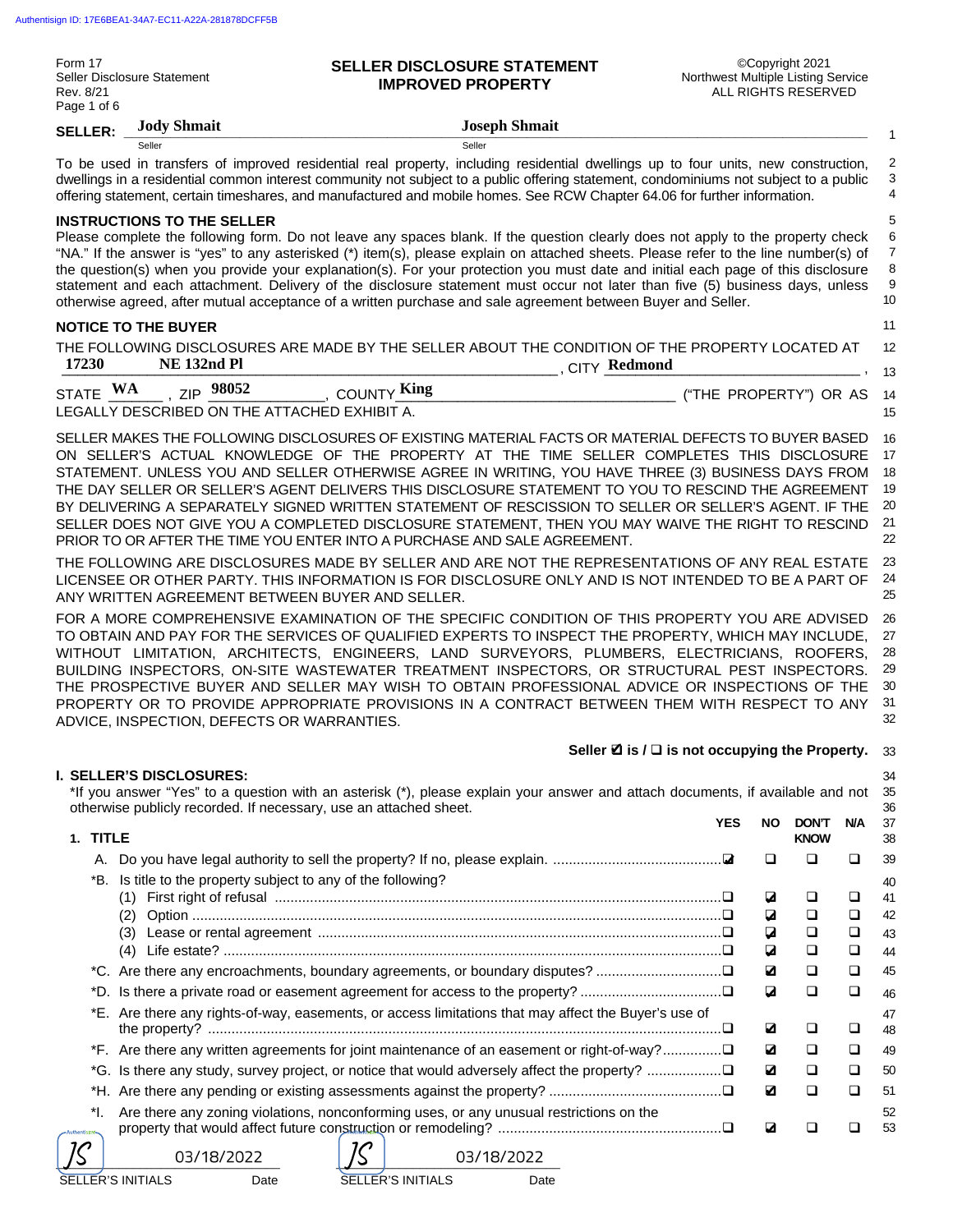| Form 17<br>Rev. 8/21 | SELLER DISCLOSURE STATEMENT<br>Seller Disclosure Statement<br><b>IMPROVED PROPERTY</b>                                                                                                                                                                                                                                                                                                                                                                | Northwest Multiple Listing Service |        | ©Copyright 2021<br>ALL RIGHTS RESERVED |            |                            |
|----------------------|-------------------------------------------------------------------------------------------------------------------------------------------------------------------------------------------------------------------------------------------------------------------------------------------------------------------------------------------------------------------------------------------------------------------------------------------------------|------------------------------------|--------|----------------------------------------|------------|----------------------------|
| Page 2 of 6          | (Continued)                                                                                                                                                                                                                                                                                                                                                                                                                                           | <b>YES</b>                         | NO.    | <b>DON'T</b>                           | <b>N/A</b> | 54                         |
|                      |                                                                                                                                                                                                                                                                                                                                                                                                                                                       |                                    |        | <b>KNOW</b>                            |            | 55                         |
|                      |                                                                                                                                                                                                                                                                                                                                                                                                                                                       |                                    | Ø      | $\Box$                                 | $\Box$     | 56                         |
|                      | *K. Are there any covenants, conditions, or restrictions recorded against the property?                                                                                                                                                                                                                                                                                                                                                               |                                    | $\Box$ | $\Box$                                 | $\Box$     | 57                         |
|                      | NOTICE TO BUYER: Covenants or deed restrictions based on race, creed, sexual orientation,<br>or other protected class were voided by RCW 49.60.224 and are unenforceable. Washington<br>law allows for the illegal language to be struck by bringing an action in superior court or by the<br>free recording of a restrictive covenant modification document. Many county auditor websites<br>provide a short form with instructions on this process. |                                    |        |                                        |            | 58<br>59<br>60<br>61<br>62 |
| 2. WATER             |                                                                                                                                                                                                                                                                                                                                                                                                                                                       |                                    |        |                                        |            | 63                         |
|                      | A. Household Water                                                                                                                                                                                                                                                                                                                                                                                                                                    |                                    |        |                                        |            | 64                         |
|                      | (1) The source of water for the property is: $\blacksquare$ Private or publicly owned water system<br>$\Box$ Private well serving only the subject property $\Box$ Other water system                                                                                                                                                                                                                                                                 |                                    |        |                                        |            | 65<br>66                   |
|                      |                                                                                                                                                                                                                                                                                                                                                                                                                                                       |                                    | $\Box$ | ❏                                      | ₫          | 67                         |
|                      | *(2) Is there an easement (recorded or unrecorded) for access to and/or maintenance of the                                                                                                                                                                                                                                                                                                                                                            |                                    | Ø      | ❏                                      | ❏          | 68<br>69                   |
|                      |                                                                                                                                                                                                                                                                                                                                                                                                                                                       |                                    | Ø      | □                                      | $\Box$     | 70                         |
|                      | (4) During your ownership, has the source provided an adequate year-round supply of potable water?                                                                                                                                                                                                                                                                                                                                                    |                                    | □      | ❏                                      | $\Box$     | 71                         |
|                      |                                                                                                                                                                                                                                                                                                                                                                                                                                                       |                                    |        |                                        |            | 72                         |
|                      |                                                                                                                                                                                                                                                                                                                                                                                                                                                       |                                    | ☑      | $\Box$                                 | $\Box$     | 73                         |
|                      | If yes, are they: $\square$ Leased $\square$ Owned                                                                                                                                                                                                                                                                                                                                                                                                    |                                    |        |                                        |            | 74                         |
|                      | *(6) Are there any water rights for the property associated with its domestic water supply, such                                                                                                                                                                                                                                                                                                                                                      |                                    | Ø      | ❏                                      | $\Box$     | 75<br>76                   |
|                      | (a) If yes, has the water right permit, certificate, or claim been assigned, transferred, or changed? □                                                                                                                                                                                                                                                                                                                                               |                                    | ❏      | ❏                                      | ₫          | 77                         |
|                      | *(b) If yes, has all or any portion of the water right not been used for five or more successive years? $\square$                                                                                                                                                                                                                                                                                                                                     |                                    | □      | ❏                                      | Ø          | 78                         |
|                      | *(7) Are there any defects in the operation of the water system (e.g. pipes, tank, pump, etc.)? $\square$                                                                                                                                                                                                                                                                                                                                             |                                    | Ø      | $\Box$                                 | $\Box$     | 79                         |
| В.                   | <b>Irrigation Water</b>                                                                                                                                                                                                                                                                                                                                                                                                                               |                                    |        |                                        |            | 80                         |
|                      | (1) Are there any irrigation water rights for the property, such as a water right permit,                                                                                                                                                                                                                                                                                                                                                             |                                    | Ø      | ❏                                      | ❏          | 81<br>82                   |
|                      | *(a) If yes, has all or any portion of the water right not been used for five or more                                                                                                                                                                                                                                                                                                                                                                 |                                    | ❏      | ❏                                      | ₫          | 83<br>84                   |
|                      |                                                                                                                                                                                                                                                                                                                                                                                                                                                       |                                    | ❏      | ⊔                                      | Ø          | 85                         |
|                      | *(c) If so, has the water right permit, certificate, or claim been assigned, transferred, or changed?                                                                                                                                                                                                                                                                                                                                                 |                                    | ❏      | ⊔                                      | Ø          | 86                         |
|                      | *(2) Does the property receive irrigation water from a ditch company, irrigation district, or other entity?                                                                                                                                                                                                                                                                                                                                           |                                    | ☑      | ❏                                      | ❏          | 87                         |
|                      | If so, please identify the entity that supplies water to the property:                                                                                                                                                                                                                                                                                                                                                                                |                                    |        |                                        |            | 88<br>89                   |
|                      |                                                                                                                                                                                                                                                                                                                                                                                                                                                       |                                    |        |                                        |            | 90                         |
|                      | C. Outdoor Sprinkler System                                                                                                                                                                                                                                                                                                                                                                                                                           |                                    |        |                                        |            |                            |
|                      |                                                                                                                                                                                                                                                                                                                                                                                                                                                       |                                    | M<br>□ | u<br>□                                 | ❏<br>☑     | 91<br>92                   |
|                      |                                                                                                                                                                                                                                                                                                                                                                                                                                                       |                                    | □      | ❏                                      | Ø          | 93                         |
|                      |                                                                                                                                                                                                                                                                                                                                                                                                                                                       |                                    |        |                                        |            |                            |
|                      | 3. SEWER/ON-SITE SEWAGE SYSTEM                                                                                                                                                                                                                                                                                                                                                                                                                        |                                    |        |                                        |            | 94                         |
|                      | A. The property is served by:                                                                                                                                                                                                                                                                                                                                                                                                                         |                                    |        |                                        |            | 95                         |
|                      | ■ Public sewer system □ On-site sewage system (including pipes, tanks, drainfields, and all other component parts)<br>Other disposal system                                                                                                                                                                                                                                                                                                           |                                    |        |                                        |            | 96<br>97                   |
|                      | Please describe:<br>and the control of the control of the control of the control of the control of the control of the control of the                                                                                                                                                                                                                                                                                                                  |                                    |        |                                        |            | 98                         |
|                      | B. If public sewer system service is available to the property, is the house connected to                                                                                                                                                                                                                                                                                                                                                             |                                    | □      | ❏                                      | □          | 99<br>100                  |
|                      | the control of the control of the control of the control of the control of the control of                                                                                                                                                                                                                                                                                                                                                             |                                    |        |                                        |            | 101                        |
|                      | 03/18/2022<br>03/18/2022                                                                                                                                                                                                                                                                                                                                                                                                                              |                                    |        |                                        |            |                            |

SELLER'S INITIALS Date SELLER'S INITIALS Date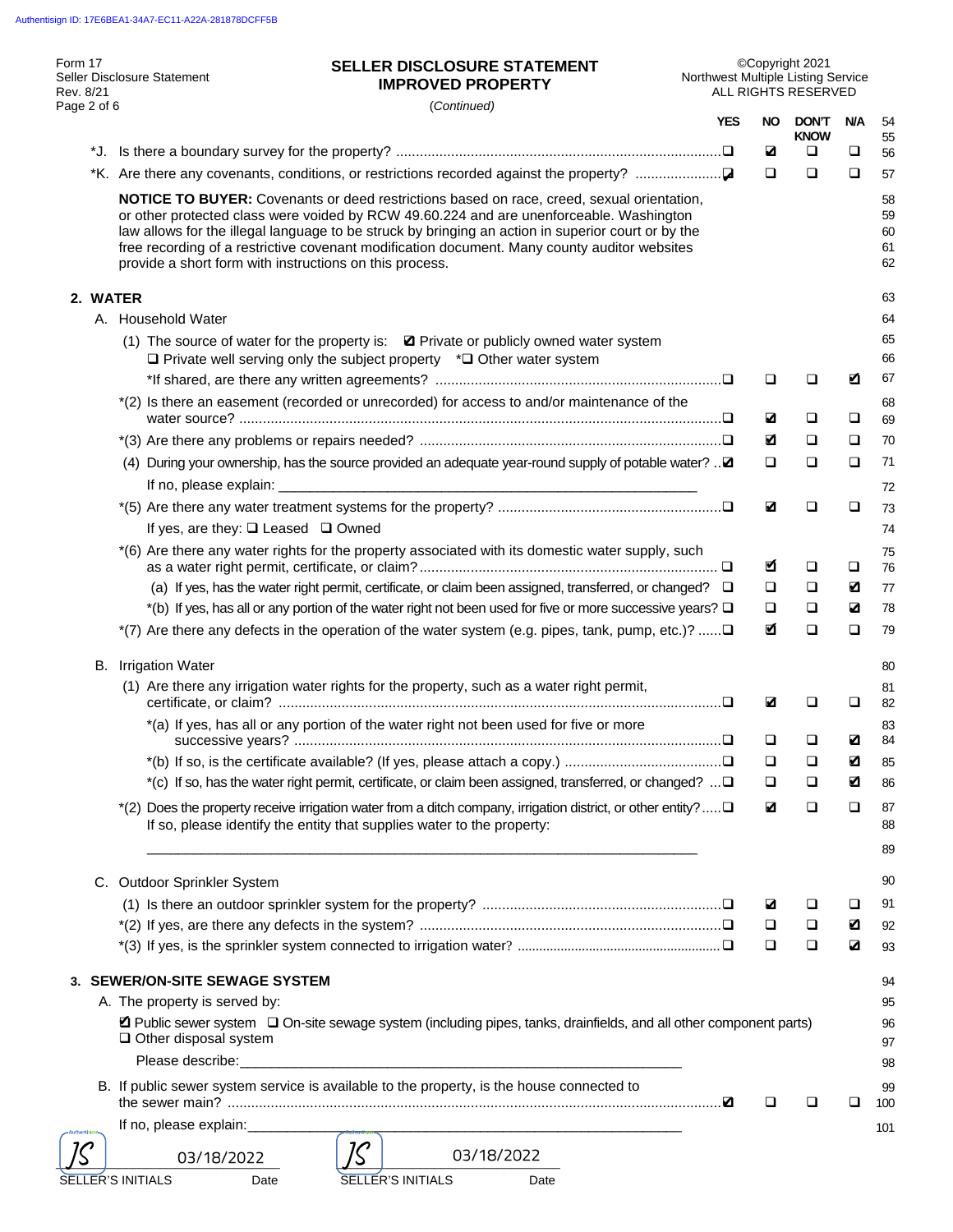| Form 17<br>Rev. 8/21<br>Page 3 of 6 | Seller Disclosure Statement                                                              |                                     | <b>SELLER DISCLOSURE STATEMENT</b><br><b>IMPROVED PROPERTY</b><br>(Continued)                                                                                                                                           | Northwest Multiple Listing Service |                         | ©Copyright 2021<br>ALL RIGHTS RESERVED |            |                   |
|-------------------------------------|------------------------------------------------------------------------------------------|-------------------------------------|-------------------------------------------------------------------------------------------------------------------------------------------------------------------------------------------------------------------------|------------------------------------|-------------------------|----------------------------------------|------------|-------------------|
|                                     |                                                                                          |                                     |                                                                                                                                                                                                                         | <b>YES</b>                         | NO.                     | <b>DON'T</b>                           | <b>N/A</b> | 102               |
|                                     |                                                                                          |                                     | *C. Is the property subject to any sewage system fees or charges in addition to those covered<br>in your regularly billed sewer or on-site sewage system maintenance service?                                           |                                    | $\overline{\mathbf{u}}$ | <b>KNOW</b><br>$\Box$                  | $\Box$     | 103<br>104        |
|                                     | D. If the property is connected to an on-site sewage system:                             |                                     |                                                                                                                                                                                                                         |                                    |                         |                                        |            | 105               |
|                                     |                                                                                          |                                     | *(1) Was a permit issued for its construction, and was it approved by the local health                                                                                                                                  |                                    |                         |                                        |            | 106               |
|                                     |                                                                                          |                                     |                                                                                                                                                                                                                         |                                    | $\Box$                  | $\Box$                                 | Ø          | 107               |
|                                     |                                                                                          |                                     |                                                                                                                                                                                                                         |                                    |                         |                                        |            | 108               |
|                                     |                                                                                          |                                     |                                                                                                                                                                                                                         |                                    | □                       | $\Box$                                 | ₫          | 109               |
|                                     |                                                                                          |                                     |                                                                                                                                                                                                                         |                                    |                         | □                                      | ☑          | 110               |
|                                     |                                                                                          |                                     |                                                                                                                                                                                                                         |                                    |                         | $\Box$                                 | ₫          | 111               |
|                                     | E. Are all plumbing fixtures, including laundry drain, connected to the sewer/on-site    |                                     | (5) For how many bedrooms was the on-site sewage system approved? ______ bedrooms                                                                                                                                       |                                    |                         |                                        |            | 112               |
|                                     |                                                                                          |                                     |                                                                                                                                                                                                                         |                                    | □                       | $\Box$                                 | □          | 113<br>114        |
|                                     |                                                                                          |                                     |                                                                                                                                                                                                                         |                                    |                         |                                        |            | 115               |
|                                     |                                                                                          |                                     |                                                                                                                                                                                                                         |                                    | ❏                       | $\Box$                                 | Ø          | 116               |
|                                     | G. Is the on-site sewage system, including the drainfield, located entirely within the   |                                     |                                                                                                                                                                                                                         |                                    |                         |                                        |            | 117               |
|                                     |                                                                                          |                                     |                                                                                                                                                                                                                         |                                    | $\Box$                  | $\Box$                                 | Ø          | 118               |
|                                     |                                                                                          |                                     | *H. Does the on-site sewage system require monitoring and maintenance services more frequently                                                                                                                          |                                    |                         |                                        |            | 119<br>120        |
|                                     |                                                                                          |                                     |                                                                                                                                                                                                                         |                                    | ❏                       | □                                      | Ø          | 121               |
|                                     | (STRUCTURAL) OR ITEM 5 (SYSTEMS AND FIXTURES).                                           |                                     | NOTICE: IF THIS RESIDENTIAL REAL PROPERTY DISCLOSURE IS BEING COMPLETED FOR NEW CONSTRUCTION<br>WHICH HAS NEVER BEEN OCCUPIED, SELLER IS NOT REQUIRED TO COMPLETE THE QUESTIONS LISTED IN ITEM 4                        |                                    |                         |                                        |            | 122<br>123<br>124 |
|                                     | 4. STRUCTURAL                                                                            |                                     |                                                                                                                                                                                                                         |                                    |                         |                                        |            | 125               |
|                                     |                                                                                          |                                     |                                                                                                                                                                                                                         |                                    | Ø                       | ❏                                      | □          | 126               |
|                                     |                                                                                          |                                     |                                                                                                                                                                                                                         |                                    | Ø                       | ❏                                      | ❏          | 127               |
|                                     |                                                                                          |                                     |                                                                                                                                                                                                                         |                                    | ❏                       | $\Box$                                 | $\Box$     | 128               |
|                                     |                                                                                          |                                     |                                                                                                                                                                                                                         |                                    | ₫<br>Ø                  | $\Box$<br>□                            | ❏<br>□     | 129<br>130        |
|                                     |                                                                                          |                                     |                                                                                                                                                                                                                         |                                    | ❏                       | $\Box$                                 | $\Box$     | 131               |
|                                     | If yes, year of original construction: 1987                                              |                                     | <u> 1989 - Johann Stein, marwolaethau a bhann an t-Amhainn an t-Amhainn an t-Amhainn an t-Amhainn an t-Amhainn an</u>                                                                                                   |                                    |                         |                                        |            | 132               |
|                                     |                                                                                          |                                     | *E. Has there been any settling, slippage, or sliding of the property or its improvements?                                                                                                                              |                                    | Ø                       | □                                      | □          | 133               |
|                                     |                                                                                          |                                     | *F. Are there any defects with the following: (If yes, please check applicable items and explain)                                                                                                                       |                                    | □                       | $\Box$                                 | $\Box$     | 134               |
|                                     | $\Box$ Foundations<br>$\Box$ Chimneys                                                    | $\Box$ Decks<br>Interior Walls      | <b>Exterior Walls</b><br>$\Box$ Fire Alarms                                                                                                                                                                             |                                    |                         |                                        |            | 135<br>136        |
|                                     | $\Box$ Doors                                                                             | $\Box$ Windows                      | $\Box$ Patio                                                                                                                                                                                                            |                                    |                         |                                        |            | 137               |
|                                     | $\Box$ Ceilings<br>$\Box$ Pools                                                          | □ Slab Floors<br>$\Box$ Hot Tub     | <b>Z</b> Driveways<br>$\Box$ Sauna                                                                                                                                                                                      |                                    |                         |                                        |            | 138<br>139        |
|                                     | $\Box$ Sidewalks                                                                         | $\Box$ Outbuildings                 | $\Box$ Fireplaces                                                                                                                                                                                                       |                                    |                         |                                        |            | 140               |
|                                     | Garage Floors<br>□ Wood Stoves                                                           | $\Box$ Walkways<br>$\Box$ Elevators | $\Box$ Siding<br>$\Box$ Incline Elevators                                                                                                                                                                               |                                    |                         |                                        |            | 141<br>142        |
|                                     | Stairway Chair Lifts                                                                     | □ Wheelchair Lifts                  |                                                                                                                                                                                                                         |                                    |                         |                                        |            | 143               |
|                                     |                                                                                          |                                     |                                                                                                                                                                                                                         |                                    | ❏                       | $\Box$                                 | $\Box$     | 144               |
|                                     | If yes, when and by whom was the inspection completed?<br>3/22/2022 by Clark Inspections |                                     |                                                                                                                                                                                                                         |                                    |                         |                                        |            | 145<br>146        |
|                                     |                                                                                          |                                     | <u> 1989 - Johann Stein, markin fan it ferstjer fan de ferstjer fan it ferstjer fan de ferstjer fan it ferstjer</u><br>H. During your ownership, has the property had any wood destroying organism or pest infestation? |                                    | Ø                       | □                                      | □          | 147               |
|                                     |                                                                                          |                                     |                                                                                                                                                                                                                         |                                    | □                       | $\Box$                                 | □          | 148               |
| J.                                  |                                                                                          |                                     |                                                                                                                                                                                                                         |                                    | $\Box$                  | $\Box$                                 | $\Box$     | 149               |
| $\mathcal{D}$                       |                                                                                          | <b>Authentise</b><br>1 <sup>o</sup> |                                                                                                                                                                                                                         |                                    |                         |                                        |            |                   |

SELLER'S INITIALS **Date** SELLER'S INITIALS Date

 $\sqrt{3}$   $\sqrt{3}$   $\sqrt{3}$   $\sqrt{3}$   $\sqrt{3}$   $\sqrt{3}$   $\sqrt{3}$   $\sqrt{3}$   $\sqrt{3}$   $\sqrt{3}$   $\sqrt{3}$   $\sqrt{3}$   $\sqrt{3}$   $\sqrt{3}$   $\sqrt{3}$   $\sqrt{3}$   $\sqrt{3}$   $\sqrt{3}$   $\sqrt{3}$   $\sqrt{3}$   $\sqrt{3}$   $\sqrt{3}$   $\sqrt{3}$   $\sqrt{3}$   $\sqrt{3}$   $\sqrt{3}$   $\sqrt{3}$   $\sqrt{3$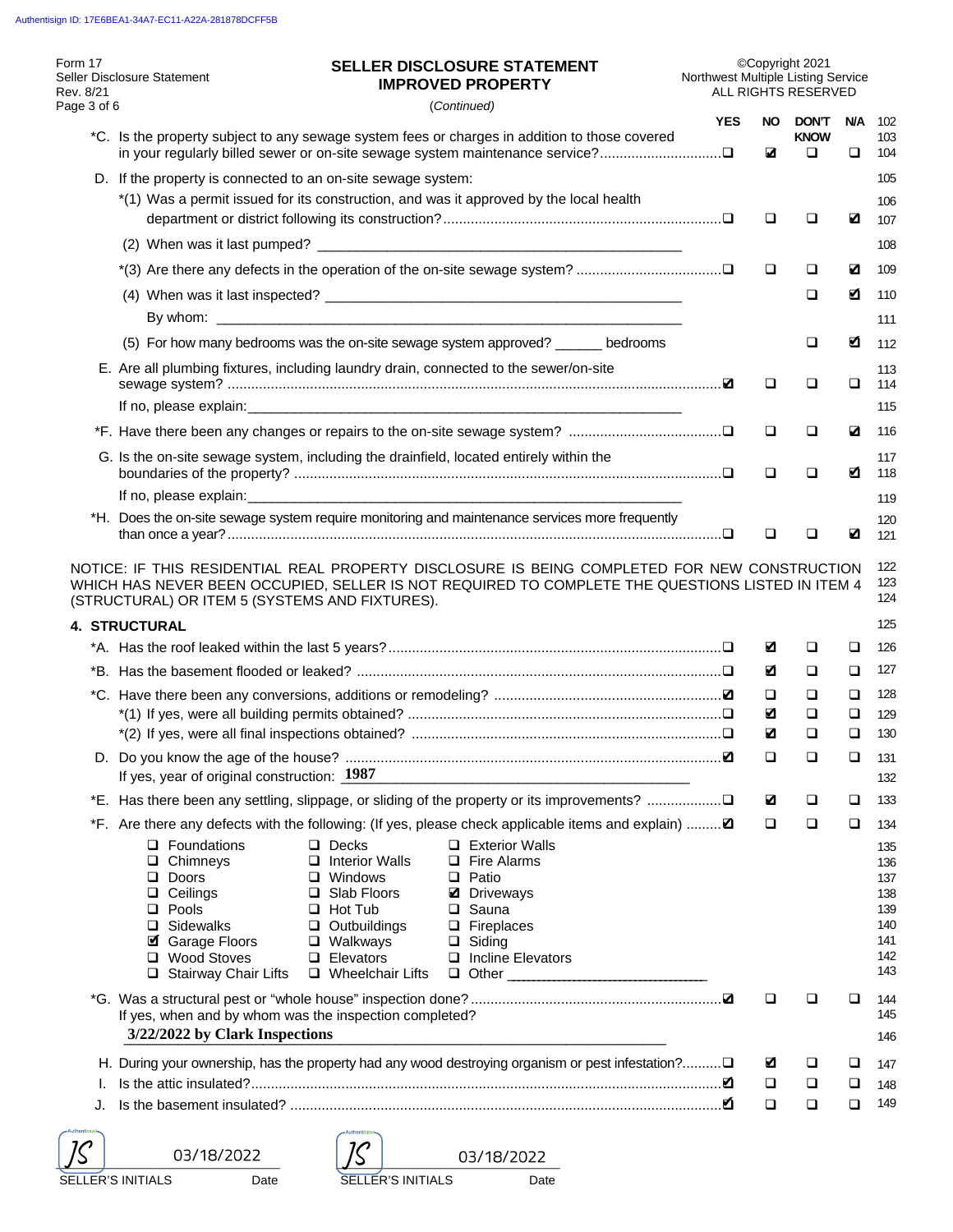| Form 17<br>Rev. 8/21<br>Page 4 of 6 |           | Seller Disclosure Statement                                     | <b>SELLER DISCLOSURE STATEMENT</b><br><b>IMPROVED PROPERTY</b><br>(Continued)                          | Northwest Multiple Listing Service |             | ©Copyright 2021<br>ALL RIGHTS RESERVED |             |            |
|-------------------------------------|-----------|-----------------------------------------------------------------|--------------------------------------------------------------------------------------------------------|------------------------------------|-------------|----------------------------------------|-------------|------------|
|                                     |           |                                                                 |                                                                                                        | <b>YES</b>                         | NO.         | <b>DON'T</b>                           | <b>N/A</b>  | 150        |
|                                     |           | <b>5. SYSTEMS AND FIXTURES</b>                                  |                                                                                                        |                                    |             | <b>KNOW</b>                            |             | 151        |
|                                     |           | If yes, please explain:                                         | *A. If any of the following systems or fixtures are included with the transfer, are there any defects? |                                    |             |                                        |             | 152<br>153 |
|                                     |           |                                                                 |                                                                                                        |                                    | ₫           | ❏                                      | $\Box$      | 154        |
|                                     |           |                                                                 |                                                                                                        |                                    | ₫           | $\Box$                                 | $\Box$      | 155        |
|                                     |           |                                                                 |                                                                                                        |                                    | ₫           | $\Box$                                 | $\Box$      | 156        |
|                                     |           |                                                                 |                                                                                                        |                                    | ₫           | $\Box$                                 | $\Box$      | 157        |
|                                     |           |                                                                 |                                                                                                        |                                    | ₫<br>$\Box$ | $\Box$<br>$\Box$                       | $\Box$<br>Ø | 158<br>159 |
|                                     |           |                                                                 |                                                                                                        |                                    | ₫           | $\Box$                                 | $\Box$      | 160        |
|                                     |           |                                                                 |                                                                                                        |                                    | $\Box$      | $\Box$                                 | Ø           | 161        |
|                                     |           | Other                                                           |                                                                                                        |                                    | $\Box$      | $\Box$                                 | ₫           | 162        |
|                                     |           | (If yes, please attach copy of lease.)                          | *B. If any of the following fixtures or property is included with the transfer, are they leased?       |                                    |             |                                        |             | 163<br>164 |
|                                     |           |                                                                 |                                                                                                        |                                    | $\Box$      | $\Box$                                 | ิศ          | 165        |
|                                     |           |                                                                 |                                                                                                        |                                    | $\Box$      | $\Box$                                 | ิส          | 166        |
|                                     |           |                                                                 |                                                                                                        |                                    | ❏           | $\Box$<br>$\Box$                       | ศ<br>ิศ     | 167<br>168 |
|                                     |           |                                                                 | *C. Are any of the following kinds of wood burning appliances present at the property?                 |                                    | ❏           |                                        |             | 169        |
|                                     |           |                                                                 |                                                                                                        |                                    | Ŋ           | ❏                                      | $\Box$      | 170        |
|                                     |           |                                                                 |                                                                                                        |                                    | ⊈           | $\Box$                                 | $\Box$      | 171        |
|                                     |           |                                                                 |                                                                                                        |                                    | Ø           | $\Box$                                 | $\Box$      | 172        |
|                                     |           |                                                                 |                                                                                                        |                                    | $\Box$      | $\Box$                                 | $\Box$      | 173        |
|                                     |           |                                                                 | If yes, are all of the (1) woodstoves or (2) fireplace inserts certified by the U.S. Environmental     |                                    |             |                                        |             | 174        |
|                                     |           |                                                                 |                                                                                                        |                                    | $\Box$      | Ø                                      | $\Box$      | 175        |
|                                     |           |                                                                 | D. Is the property located within a city, county, or district or within a department of natural        |                                    | $\Box$      | $\Box$                                 | ❏           | 176        |
|                                     |           |                                                                 | E. Is the property equipped with carbon monoxide alarms? (Note: Pursuant to RCW 19.27.530, Seller      |                                    |             |                                        |             | 177<br>178 |
|                                     |           |                                                                 | must equip the residence with carbon monoxide alarms as required by the state building code.)          |                                    | $\Box$      | ❏                                      | $\Box$      | 179        |
|                                     |           |                                                                 |                                                                                                        |                                    | $\Box$      | $\Box$                                 | $\Box$      | 180        |
|                                     |           | detection device, at least one must be provided by the seller.) | (Note: Pursuant to RCW 43.44.110, if the property is not equipped with at least one smoke              |                                    |             |                                        |             | 181<br>182 |
|                                     | G.        | Provider: Comcast                                               |                                                                                                        |                                    | $\Box$      | □                                      | $\Box$      | 183<br>184 |
|                                     |           | 6. HOMEOWNERS' ASSOCIATION/COMMON INTERESTS                     |                                                                                                        |                                    |             |                                        |             | 185        |
|                                     |           |                                                                 |                                                                                                        |                                    | И           | ◻                                      | $\Box$      | 186        |
|                                     |           |                                                                 | Name of Association and contact information for an officer, director, employee, or other authorized    |                                    |             |                                        |             | 187        |
|                                     |           |                                                                 | agent, if any, who may provide the association's financial statements, minutes, bylaws, fining policy, |                                    |             |                                        |             | 188        |
|                                     |           |                                                                 | and other information that is not publicly available: ___________________________                      |                                    |             |                                        |             | 189        |
|                                     |           |                                                                 |                                                                                                        |                                    | ❏           | ⊔                                      | Ø           | 190        |
|                                     |           | $\frac{1}{2}$ month $\Box$ year                                 |                                                                                                        |                                    |             |                                        |             | 191        |
|                                     |           |                                                                 |                                                                                                        |                                    |             |                                        |             | 192        |
|                                     |           |                                                                 |                                                                                                        |                                    | Ø           | ⊔                                      | □           | 193        |
|                                     |           |                                                                 | *D. Are there any shared "common areas" or any joint maintenance agreements (facilities                |                                    |             |                                        |             | 194        |
|                                     |           |                                                                 | such as walls, fences, landscaping, pools, tennis courts, walkways, or other areas                     |                                    | Ø           | ❏                                      | $\Box$      | 195<br>196 |
|                                     |           | 7. ENVIRONMENTAL                                                |                                                                                                        |                                    |             |                                        |             |            |
|                                     |           |                                                                 | *A. Have there been any flooding, standing water, or drainage problems on the property                 |                                    |             |                                        |             | 197<br>198 |
|                                     |           |                                                                 |                                                                                                        |                                    | Ø           | u                                      | $\Box$      | 199        |
|                                     |           |                                                                 |                                                                                                        |                                    | Ø           | □                                      | $\Box$      | 200        |
|                                     |           |                                                                 | *C. Is there any material damage to the property from fire, wind, floods, beach movements,             |                                    |             |                                        |             | 201        |
|                                     |           |                                                                 |                                                                                                        |                                    | Ø           | ⊔                                      | $\Box$      | 202        |
|                                     |           |                                                                 |                                                                                                        |                                    | Ø           | $\Box$                                 | $\Box$      | 203        |
|                                     |           |                                                                 | *E. Are there any substances, materials, or products in or on the property that may be environmental   |                                    |             |                                        |             | 204        |
|                                     |           |                                                                 | concerns, such as asbestos, formaldehyde, radon gas, lead-based paint, fuel or chemical                |                                    |             |                                        |             | 205        |
|                                     |           |                                                                 |                                                                                                        |                                    | Ø           | ❏                                      | □           | 206        |
|                                     | <b>、下</b> |                                                                 |                                                                                                        |                                    | Ø           | ❏                                      | $\Box$      | 207        |
|                                     |           | IS<br>03/18/2022                                                | 03/18/2022                                                                                             |                                    |             |                                        |             |            |

SELLER'S INITIALS **Date** SELLER'S INITIALS Date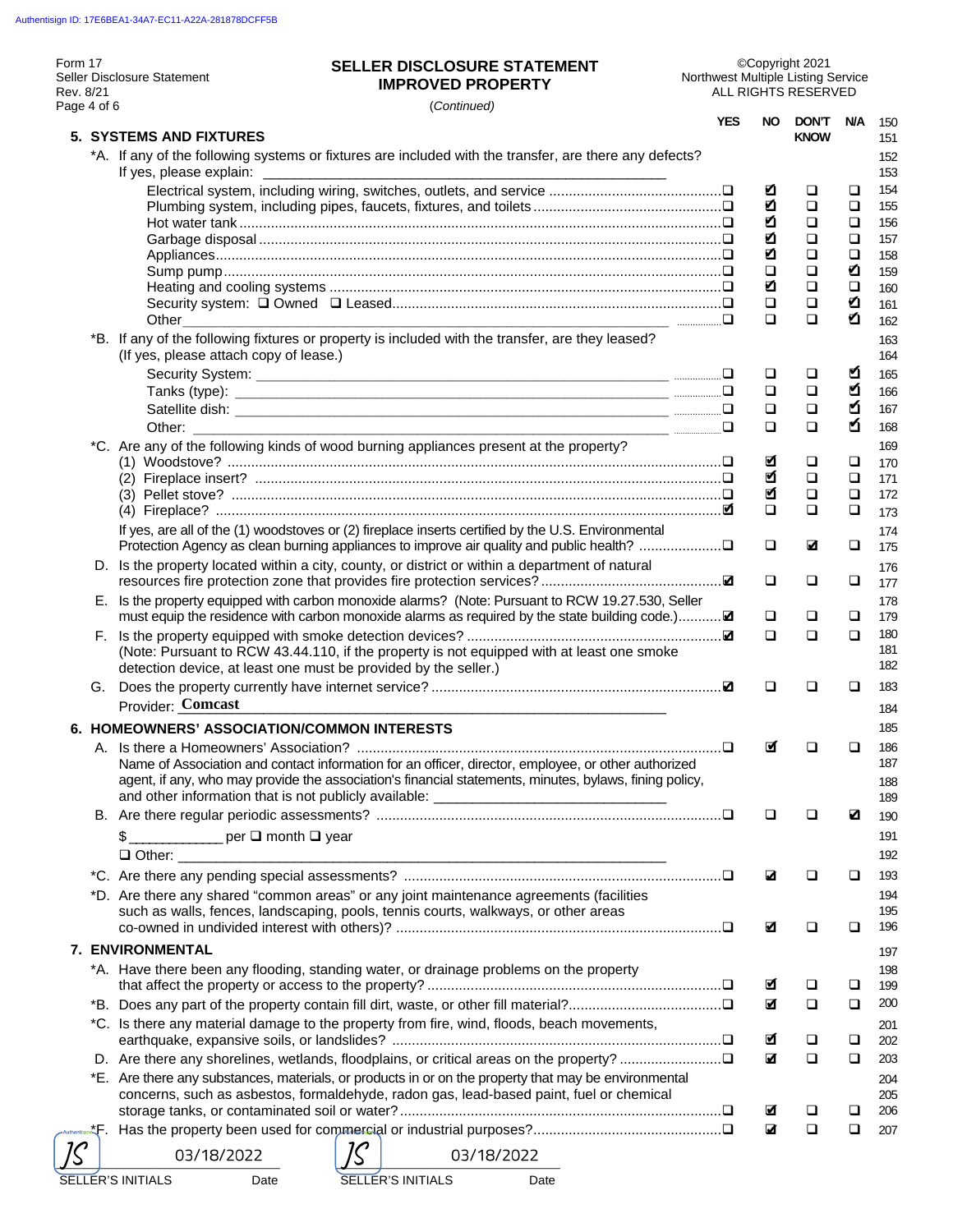Form 17 Seller Disclosure Statement Rev. 8/21 Page 5 of 6 (*Continued)*

# **SELLER DISCLOSURE STATEMENT IMPROVED PROPERTY**

©Copyright 20 Northwest Multiple Listing Service ALL RIGHTS RESERVED

|  |                        |                                          |                                                                                                                                                                                                                                                                                                                                                                                                                                                                                                                       |        |                | <b>YES</b> | <b>NO</b>               | <b>DON'T</b><br><b>KNOW</b> | <b>N/A</b> | 208<br>209                      |
|--|------------------------|------------------------------------------|-----------------------------------------------------------------------------------------------------------------------------------------------------------------------------------------------------------------------------------------------------------------------------------------------------------------------------------------------------------------------------------------------------------------------------------------------------------------------------------------------------------------------|--------|----------------|------------|-------------------------|-----------------------------|------------|---------------------------------|
|  |                        |                                          |                                                                                                                                                                                                                                                                                                                                                                                                                                                                                                                       |        |                |            | Ø                       | $\Box$                      | ❏          | 210                             |
|  |                        |                                          | *H. Are there transmission poles or other electrical utility equipment installed, maintained, or                                                                                                                                                                                                                                                                                                                                                                                                                      |        |                |            |                         |                             |            | 211                             |
|  |                        |                                          | buried on the property that do not provide utility service to the structures on the property?□                                                                                                                                                                                                                                                                                                                                                                                                                        |        |                |            | 7                       | $\Box$                      | $\Box$     | 212                             |
|  |                        |                                          |                                                                                                                                                                                                                                                                                                                                                                                                                                                                                                                       |        |                |            | Ø                       | $\Box$                      | $\Box$     | 213                             |
|  |                        |                                          |                                                                                                                                                                                                                                                                                                                                                                                                                                                                                                                       |        |                |            | Ø                       | $\Box$                      | $\Box$     | 214                             |
|  |                        |                                          | *K. Are there any radio towers in the area that cause interference with cellular telephone reception?                                                                                                                                                                                                                                                                                                                                                                                                                 |        |                |            | $\overline{\mathbf{u}}$ | $\Box$                      | $\Box$     | 215                             |
|  |                        |                                          |                                                                                                                                                                                                                                                                                                                                                                                                                                                                                                                       |        |                |            |                         |                             | ď          | 216                             |
|  |                        |                                          | A. Presence of lead-based paint and/or lead-based paint hazards (check one below):                                                                                                                                                                                                                                                                                                                                                                                                                                    |        |                |            |                         |                             |            | 217                             |
|  | o                      |                                          | Known lead-based paint and/or lead-based paint hazards are present in the housing                                                                                                                                                                                                                                                                                                                                                                                                                                     |        |                |            |                         |                             |            | 218<br>219                      |
|  |                        |                                          | □ Seller has no knowledge of lead-based paint and/or lead-based paint hazards in the housing.                                                                                                                                                                                                                                                                                                                                                                                                                         |        |                |            |                         |                             |            | 220                             |
|  |                        |                                          | B. Records and reports available to the Seller (check one below):                                                                                                                                                                                                                                                                                                                                                                                                                                                     |        |                |            |                         |                             |            | 221                             |
|  | Q.                     |                                          | Seller has provided the purchaser with all available records and reports pertaining to<br>lead-based paint and/or lead-based paint hazards in the housing (list documents below).                                                                                                                                                                                                                                                                                                                                     |        |                |            |                         |                             |            | 222<br>223                      |
|  |                        |                                          |                                                                                                                                                                                                                                                                                                                                                                                                                                                                                                                       |        |                |            |                         |                             |            | 224                             |
|  | □                      |                                          | Seller has no reports or records pertaining to lead-based paint and/or lead-based paint hazards in the housing.                                                                                                                                                                                                                                                                                                                                                                                                       |        |                |            |                         |                             |            | 225                             |
|  |                        | <b>9. MANUFACTURED AND MOBILE HOMES</b>  |                                                                                                                                                                                                                                                                                                                                                                                                                                                                                                                       |        |                |            |                         |                             |            | 226                             |
|  |                        |                                          | If the property includes a manufactured or mobile home,                                                                                                                                                                                                                                                                                                                                                                                                                                                               |        |                |            |                         |                             |            | 227                             |
|  |                        |                                          |                                                                                                                                                                                                                                                                                                                                                                                                                                                                                                                       |        |                |            | $\Box$                  | $\Box$                      | Ø          | 228                             |
|  |                        | If yes, please describe the alterations: |                                                                                                                                                                                                                                                                                                                                                                                                                                                                                                                       |        |                |            |                         |                             |            | 229                             |
|  |                        |                                          |                                                                                                                                                                                                                                                                                                                                                                                                                                                                                                                       |        |                |            | □                       | □                           | Ø          | 230                             |
|  |                        |                                          |                                                                                                                                                                                                                                                                                                                                                                                                                                                                                                                       |        |                |            | $\Box$                  | $\Box$                      | Ø          | 231                             |
|  |                        | <b>10. FULL DISCLOSURE BY SELLERS</b>    |                                                                                                                                                                                                                                                                                                                                                                                                                                                                                                                       |        |                |            |                         |                             |            | 232                             |
|  |                        | A. Other conditions or defects:          |                                                                                                                                                                                                                                                                                                                                                                                                                                                                                                                       |        |                |            |                         |                             |            | 233                             |
|  |                        |                                          | *Are there any other existing material defects affecting the property that a prospective                                                                                                                                                                                                                                                                                                                                                                                                                              |        |                |            | Ø                       | $\Box$                      | ❏          | 234<br>235                      |
|  | <b>B.</b> Verification | Jody Shmait                              | The foregoing answers and attached explanations (if any) are complete and correct to the best of Seller's knowledge and<br>Seller has received a copy hereof. Seller agrees to defend, indemnify and hold real estate licensees harmless from and<br>against any and all claims that the above information is inaccurate. Seller authorizes real estate licensees, if any, to deliver a<br>copy of this disclosure statement to other real estate licensees and all prospective buyers of the property.<br>03/18/2022 |        | loseph S'hmait |            |                         | 03/18/2022                  |            | 236<br>237<br>238<br>239<br>240 |
|  | Seller                 |                                          | Date                                                                                                                                                                                                                                                                                                                                                                                                                                                                                                                  | Seller |                |            |                         |                             |            | 241                             |
|  |                        |                                          |                                                                                                                                                                                                                                                                                                                                                                                                                                                                                                                       |        |                |            |                         | Date                        |            |                                 |

If the answer is "Yes" to any asterisked (\*) items, please explain below (use additional sheets if necessary). Please refer to the line 242 number(s) of the question(s). 243

 **1K: See Title Report**

Ī

| 4J: No basement, crawl space is insulated |  |
|-------------------------------------------|--|
|-------------------------------------------|--|

**128-130: Remodel work did not require permitting or final inspection**

**134-143: Cracks in drive way, cracks in garage floor**